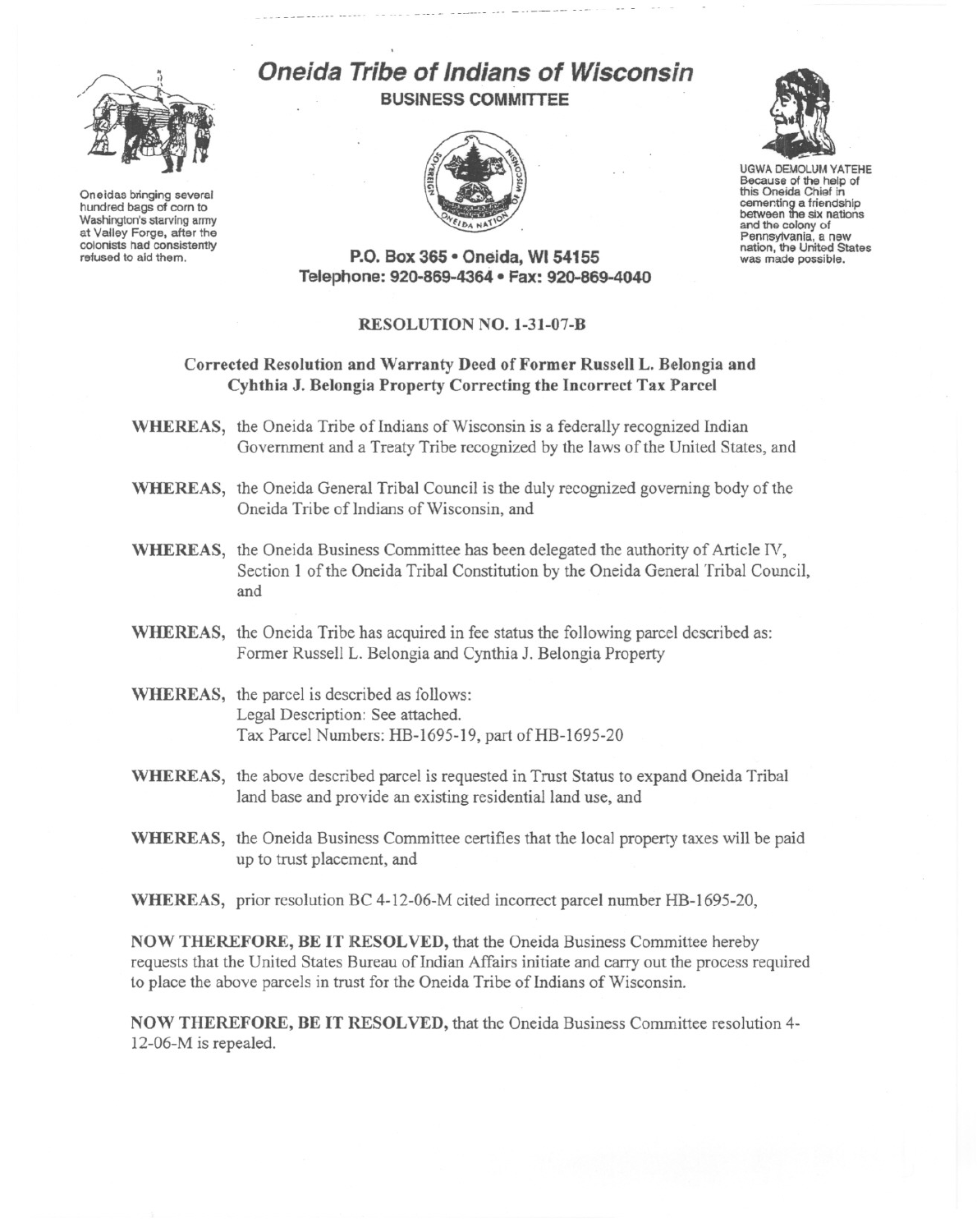## **Page 2 of2 (Resolution 1-31-07-B)**

### **CERTIFICATION**

**I,** the undersigned, as Secretary of the Oneida Business Committee, hereby certify that the Oneida Business Committee is composed of 9 members of whom 5 members constitute a quorum. 7 members were presents at a meeting duly called, noticed and held on the 31 day of January, 2007; that the foregoing resolution was duly adopted at such meeting by a vote of  $6$  members for;  $0$ members against, and 0 members not voting; and that said resolution has not been rescinded or amended in any way.

Patricia Hoeft, Tribal Secretary

Oneida Business Committee